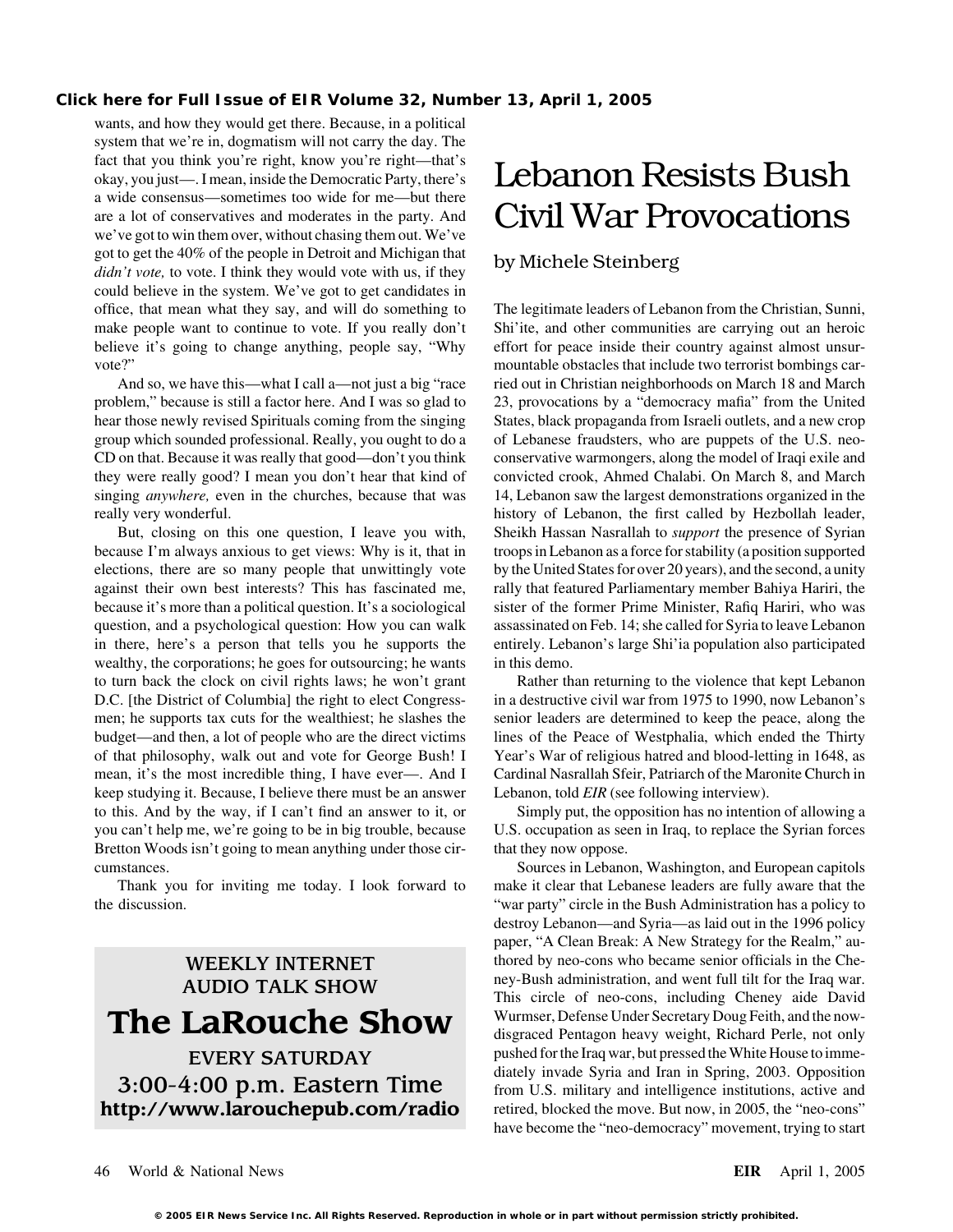mit in Algeria, attended by Syrian President Bashar Assad, *Monitor.* This message potentially cuts the legs out from unwho met with UN Secretary General Kofi Annan, as well as der the "Clean Break" strategy. with the heads of state of major Arab countries, President On March 17, following his meeting with Bush, Patriarch Assad stated that he will determine a timetable for rapid with- Sfeir, also told a gathering at the National Press Club in Washdrawal of the Syrian troops, which now reportedly number ington, D.C. what they probably did *not* expect to hear from about 8,000, which means that approximately 6,000 have al- the figure who is described as the conscience of the Lebanese

league "neo-democrats" from turning their country into a are united around the idea of solving any internal differences staging ground for a "new Iraq" in Syria—or into a new Khyr- through peaceful and constructive dialogue, to preserve their gystan, which on March 23 erupted into mob violence— unity and to protect their national institutions"; that Lebanese egged on by the U.S. ambassador, who had been meeting leaders of all convictions are alarmed by the continued migraregularly with the opposition—leading to "regime change." tion of Muslim and Christian youth due to the lack of job The case of Khyrgystan would prove the point—while Presi- opportunities and the suffocating political conditions at dent Oskar Akayev was driven out, what happens next is not home; and that "The opposition would not demand Lahoud's clear, and violence looms. resignation until after the parliamentary elections."

along with the "war in the name of democracy" plan of the non. "What is good for Lebanon is . . . peace," he said, "We second Bush Administration are evident, especially in an in- want to be good friends with all our neighbors. We want to tensification of dialogue with Hezbollah, the largest Shi'ite walk together hand to hand. . . ." group, which the Americans and Israelis have insisted be on a "terrorist list." Hezbollah already holds seats in the Lebanese **Fires in the Streets** parliament, and the European allies refused the U.S. pressure The Patriarch's statements were a far cry from the to condemn Hezbollah.

Extremely important are the comments by Bahiya Hariri on March 14 to the largest opposition demonstration to date, where she praised Hezbollah Secretary General Nasrallah, and also the Shi'ite Parliamentary leader Nabih Berri, for "their act of heroism in leading the resistance [to Israeli occupation] that liberated the country." She said, "Let us merge the two struggles into one, the resistance to occupiers and . . . struggle to build Lebanon."

Then, on March 20, thousands of partisans of the Hezbollah gathered for the first time at the tomb of Rafiq Hariri to pay tribute to the former prime minister, a Sunni muslim. They placed a floral crown and Lebanese flag on the grave, located near a mosque in central Beirut's Martyrs' Square.

The March 14 demo was the last of the large demonstrations after both the Lahoud government and Maronite Patriach Sfeir called for an end to the contesting street demonstrations before they could degenerate to violence. On the eve of his trip to Washington, Sfeir issued a call for an end to "muscle-flexing on the street," because of the protests' harm to stability and the economy.

If George W. Bush had been told that Patriarch Sfeir would rail against Syria and Hezbollah, as Bush and his Secretary of State cum National Security adviser Condoleezza Rice had been doing, he was in for a surprise.

Instead, Patriarch Sfeir told Bush that friendly relations with Syria, peace with Lebanon's neighbors, was of the highest priority. He also delivered the message from the Lebanese

a war with Syria, over its occupation of Lebanon. that the disarming of Hezbollah was a Lebanese matter, to be However, following the March 21-23 Arab League sum- decided by the Hezbollah itself, reported the March 24 *Arabic*

ready left Lebanon since February.  $opposition.$  Instead of calls for revenge in the name of democ-Lebanese leaders are determined to prevent the Bush racy, the audience heard the Patriarch say that "the Lebanese"

And in an exceptional statement of unity and peace, on **The Olive Branch** March 17, Sfeir told *EIR* in an interview, that the 1648 Peace The signs that the Lebanese opposition is not playing of Westphalia is what he and others are working for in Leba-

# Kepler's Revolutionary **Discoveries**

The most crippling error in mathematics, economics, and physical science today, is the hysterical refusal to acknowledge the work of Johannes Kepler, Pierre Fermat, and Gottfried Leibniz—not Newton!—in developing the calculus. This video, accessible to the layman, uses animated graphics to teach Kepler's principles of planetary motion, without resorting to mathematical formalism.

**"The Science of Kepler and Fermat,"**  1.5 hours, EIRVI-2001-12 **\$50** postpaid.



**EIR News Service** P.O. Box 17390 Washington, D.C. 20041-0390 To order, call… **1-888-EIR-3258** (toll-free) We accept Visa and MasterCard.